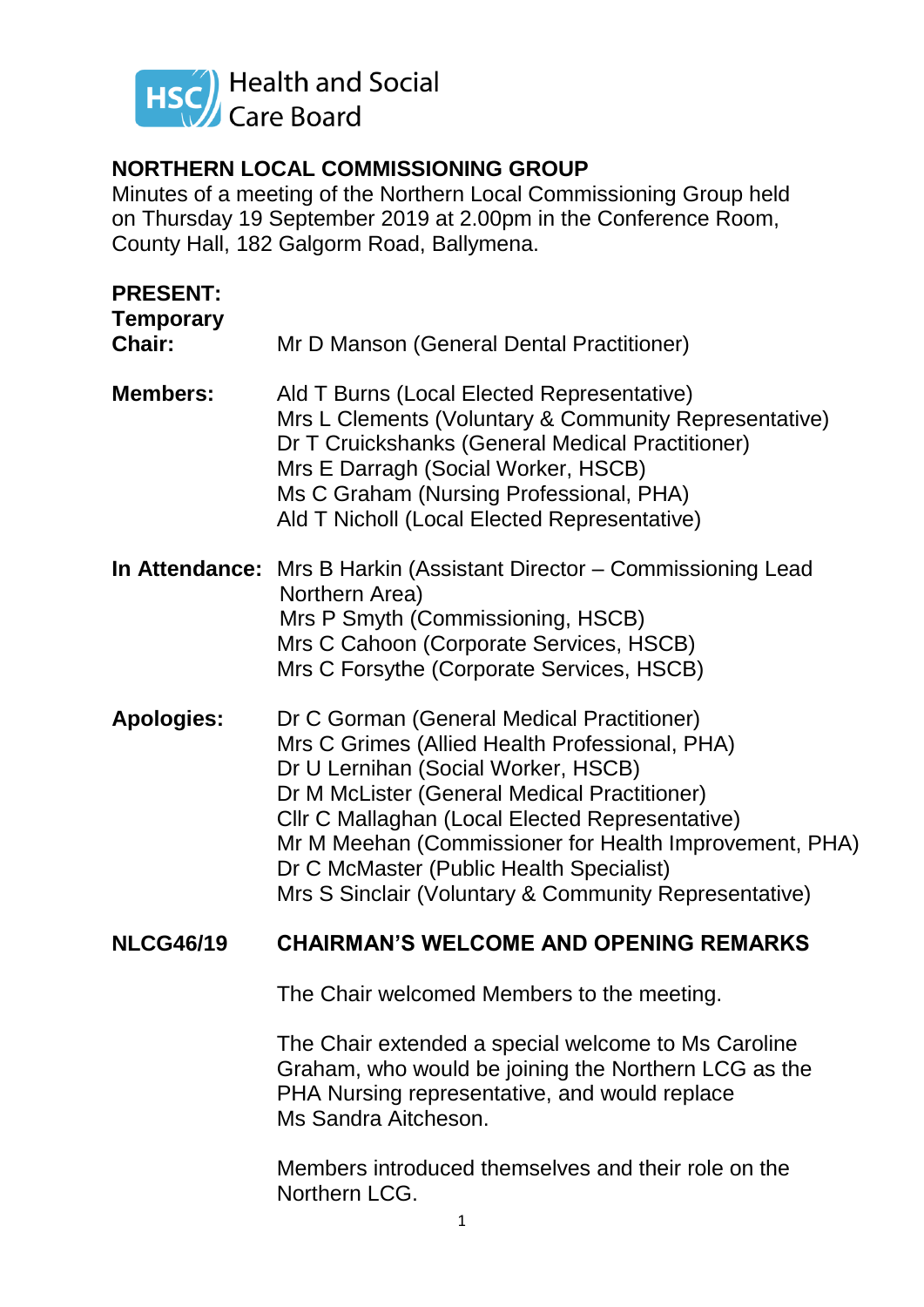### **NLCG47/19 DECLARATION OF CONFLICT OF INTEREST**

Members confirmed that they had no conflicts of interest in any of the items of business.

#### **NLCG48/19 MINUTES OF THE NORTHERN LCG MEETING HELD ON 20 JUNE 2019**

The minutes of the meeting held on 20 June 2019 were agreed and signed by the Chairman.

#### **NLCG49/19 REFORM OF DOMICILIARY CARE**

The Chairman welcomed Ms Joy Peters, Social Care & Children's HSCB, to the meeting.

Ms Peters provided an update, by way of a presentation, on Domiciliary Care Reform. Domiciliary care is defined as the range of care services put in place to support an individual in their own home. She summarised that there are approximately 5,500 clients in receipt of domiciliary care in the NHSCT, with approximately 253,000 hours of domiciliary care provided each month. 43% of domiciliary care hours are provided by the NHSCT and 57% provided by independent providers.

DoH carried out a Home Care Survey in 2018 and the findings identified that 94% of respondents rated the home care service as *very good* or *good.* 53% of respondents reported that they lived alone and 81% of respondents reported that they felt more independent as a result of the help they get from their care worker(s).

The DoH requested that the HSCB look at the development of a new way of supporting and caring for people at home. An extensive engagement programme was carried out through a number of events and workshops involving users, carers and family representatives as well as provider organisations and front line staff, and a number of key themes emerged. It was noted that any new model of care and support at home should be outcomes based: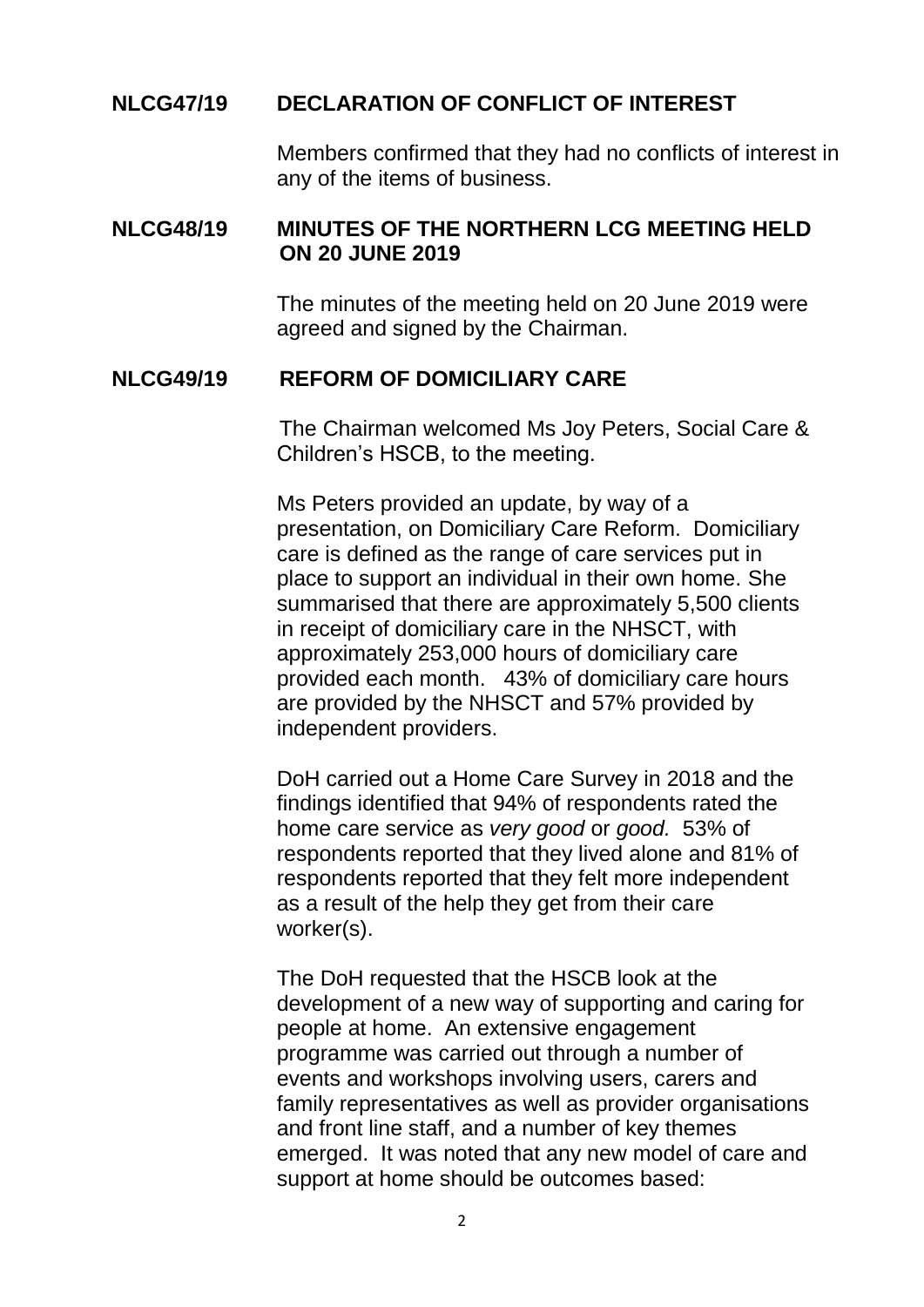user/person centred; flexible and responsive to changing needs and circumstances; delivered in partnership; innovative; values and asset/strengths based; demonstrate collective partnership; demonstrate collective leadership; be affordable and offer value for money.

Ms Peters outlined the detail of a new model of care and support at home which had been developed based on these key principles. This co-ordinated, person centred approach will identify personal outcomes and support needs with a Care Plan being agreed between the user and the provider and put in place. This Care Plan will be regularly reviewed and updated with user and family advocate along with the complete Care Team. This new approach is a radically different relationship between the service user, the HSC Trust and the provider.

A number of 'proof of concept' projects have been designed to test out some the key changes envisioned by the new model. Four Trusts have been asked to identify a specific aim, measure to ensure change is an improvement, share the learning and outcomes across NI and embed and transfer the practice. Ms Peters summarised the concepts which each of the Trusts are testing and Members noted the detail of each along with the anticipated benefits and challenges.

Ms Peters responded to a number of questions and noted that whilst Transformation Funding is the source of funding for the proof of concepts work, this is time limited. She advised that the proposed new model will have financial implications and consideration is being given to the Implementation Plan with discussions ongoing with DoH. Discussion also revolved around the use of voluntary and community organisations in the delivery of services and she confirmed that monitoring mechanisms are in place.

The Chair thanked Ms Peters for the interesting presentation and looked forward to hearing more about this as the development of the new model of providing care and support continues.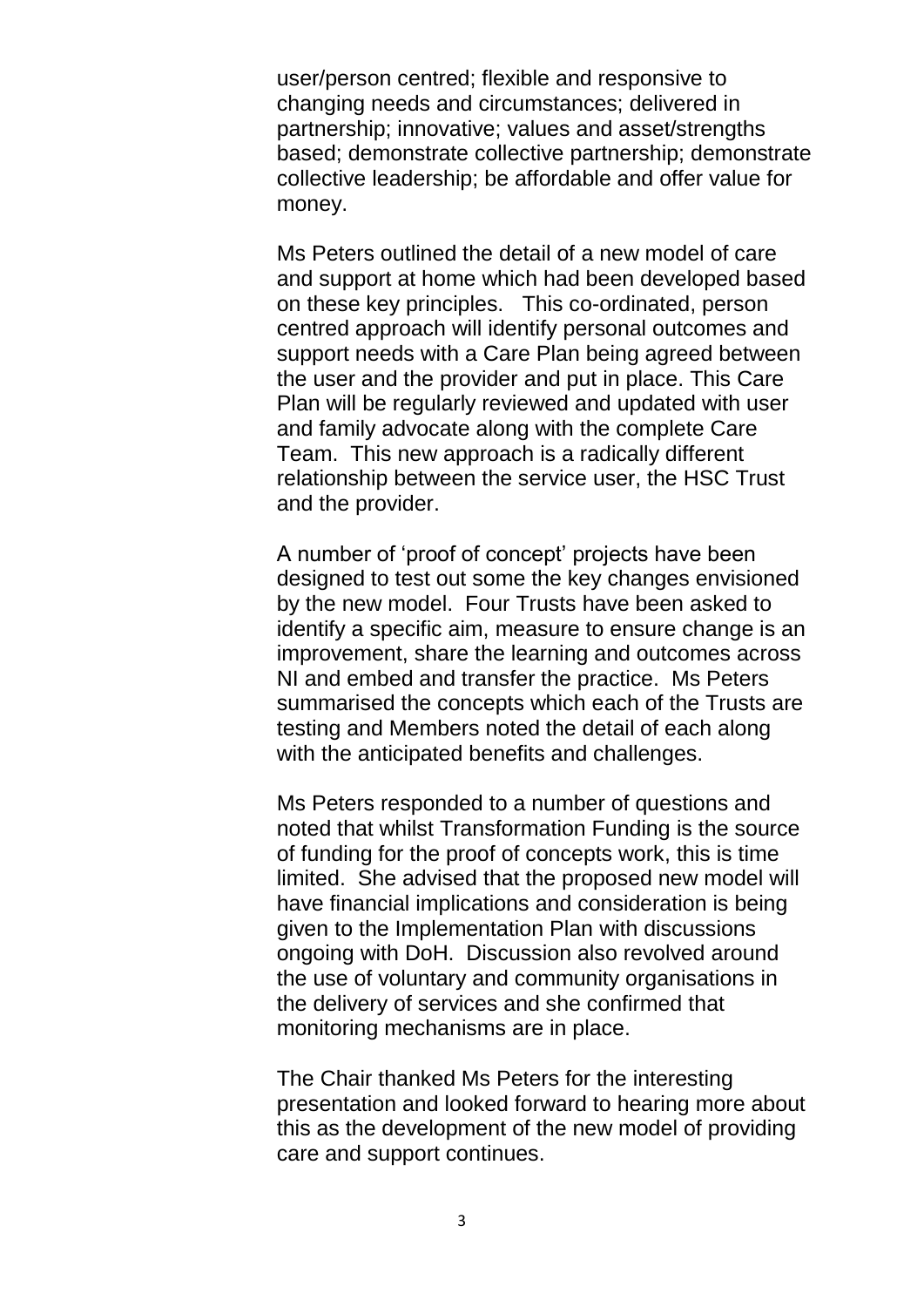## **NLCG50/19 LIVING WELL MOYLE INTERIM EVALUATION**

The Chairman invited Mrs Harkin to give a presentation on the Interim Evaluation of the Living Well Moyle Project.

Mrs Harkin reminded Members of the Living Well Moyle Project which was developed following the NHSCT proposal to close Dalriada Hospital in 2015. Local communities and people came together to devise support for people with long-term conditions. As part of this work the Dalriada Pathfinder Partnership was developed and covered the areas of Moyle, Bushmills, Ballintoy, Armoy, Ballycastle, Cushendun, Rathlin and the Glens of Antrim. The Partnership involves the local community and voluntary sector and GPs working with Age NI, HSCB, PHA, ICP, NHSCT, Causeway Coast and Glens Borough Council and a Community Navigator. The Living Well Moyle service model was developed and launched in October 2016.

Mrs Harkin noted that the interim evaluation of the project covers the period from October 2016 to December 2018 and focuses on 105 participants. This early analysis involves a period to period service use comparison approach.

Members noted that the interim evaluation was based on four outcomes;

- Improved health and wellbeing of Living Well Moyle participants
- Improved experience of those delivering services
- Reduced cost of care and support
- The benefit to wider community development

Mrs Harkin summarised the findings of the partnership project against each of these outcomes and Members noted the impressive results. Participants reported sustained improvements in their physical and mental wellbeing. Feedback from volunteers, staff including the Living Well Co-ordinator and GPs was positive with staff and volunteers reporting a benefit to the individuals and to themselves. Early indications are that participants have reduced reliance on unscheduled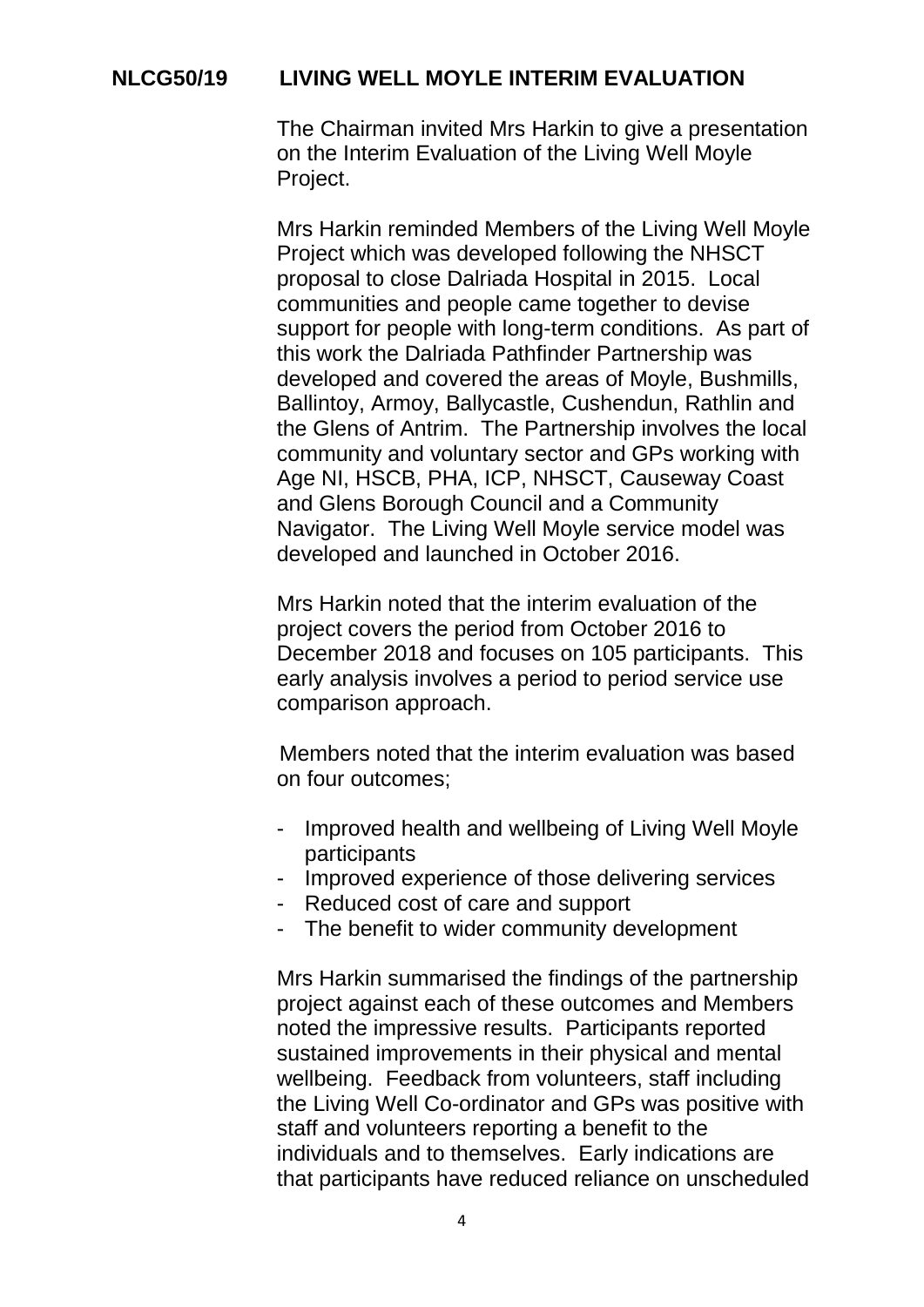care services. The local community have joined with the Dalriada Pathfinder Partnership and people from Living Well Moyle in a variety of activities, initiatives, projects and work.

Members were impressed by the positive findings of the interim evaluation and discussed these in detail. Mrs Harkin outlined the methodology behind this interim evaluation and noted that there had been 105 participants across 5 GP Practices involved in the Living Well Moyle Project evaluated. Practices were given a list of participants involved from their particular Practice and were asked to look at data 6 months prior to the participants' involvement with Living Well Moyle and then looked at the same data during and after intervention - if possible 6 months after. NHSCT was also asked to provide data in relation to Emergency Department attendances and admissions for these participants.

In terms of next steps, Mrs Harkin advised that a more comprehensive evaluation involving a matched cohort will be undertaken later in 2019 early 2020 which would hopefully provide more detail behind the findings, in terms of the how the project has been successful and beneficial to all involved as well as achieving cost savings. Members noted that this interim evaluation report would now go to DoH and given the success of this project it is hoped that this could be rolled out further.

The Chairman thanked Mrs Harkin for the informative presentation on the findings and looked forward to consideration of the full evaluation report at a later date.

### **NLCG51/19 COMMISSIONING LEAD UPDATE**

#### DoH Suicide Prevention Strategy

Mrs Harkin referred to a recent DoH press release in relation to 'Protect Life 2 - Suicide Prevention Strategy and agreed that this would be circulated to Members for information.